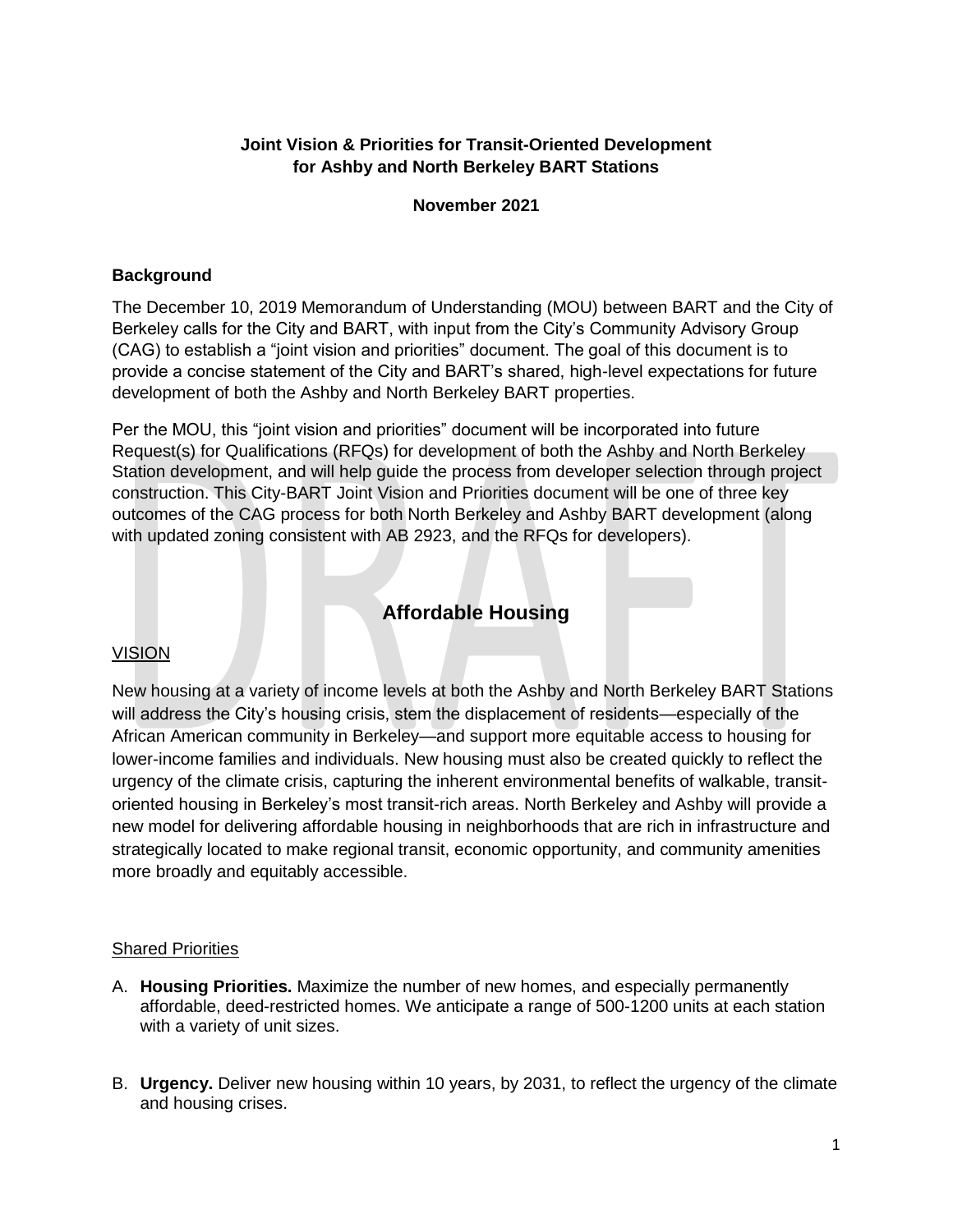- C. **Affordable Housing Goal.** The City and BART will strive to maximize the number of permanently affordable, deed-restricted housing units within the funding that can be identified.
	- **1.** Affordable housing may be developed in multiple phases over a number of years.
	- **2.** The amount of affordable housing which can be provided at each site within the 10 year time frame will depend on many outside factors including the availability of state and federal housing resources.
	- **3.** At a minimum, at least 35% of the new units at each site will be restricted affordable housing. It is anticipated that each site could achieve at least 50% affordable housing, subject to the timely availability of financing.
	- **4.** The City and BART will work together to support selected developers in proactively assembling affordable housing subsidies in order to exceed the minimum.
	- **5.** If both sites are able to provide at least 50% affordable housing in a way that is financially feasible, and if additional funding becomes available, the priority for that additional funding would be to maximize the number of affordable units at Ashby station in recognition of the ongoing threat of displacement to the historic community of South Berkeley.
- **D. Income Targets:** At least 35% of new housing at each site must be affordable to households earning an average of up to 60% of Area Median Income (AMI). Of that, at least 20% (or 7% of total units at each site) must be affordable to Extremely Low-income households, those earning up to 30% of AMI. Additional affordable units should prioritize Very Low Income (up to 50% of AMI) households and Low Income (up to 80%) households but may include some housing restricted with households with incomes up to 120% of AMI.
- E. **Sequencing.** Affordable housing should be built prior to, or along with, any market rate housing.
- F. **Displacement Prevention.** Affordable housing should provide a preference for residents of Berkeley who are facing displacement, or who have been displaced from Berkeley in the past due to economic or discriminatory reasons.
- G. **Developer Selection.** In the developer selection process, prioritize a nonprofit master developer or a partnership between a private developer and one or more community-based organizations who have experience showing accountability towards equity goals in the City of Berkeley.
- H. **Developer Accountability.** The selected developers must have a demonstrated commitment and feasible plans to produce affordable housing and be willing to be held accountable for making affordability the first priority. Selecting a developer who merely pledges a best effort to provide affordable units would not be sufficient.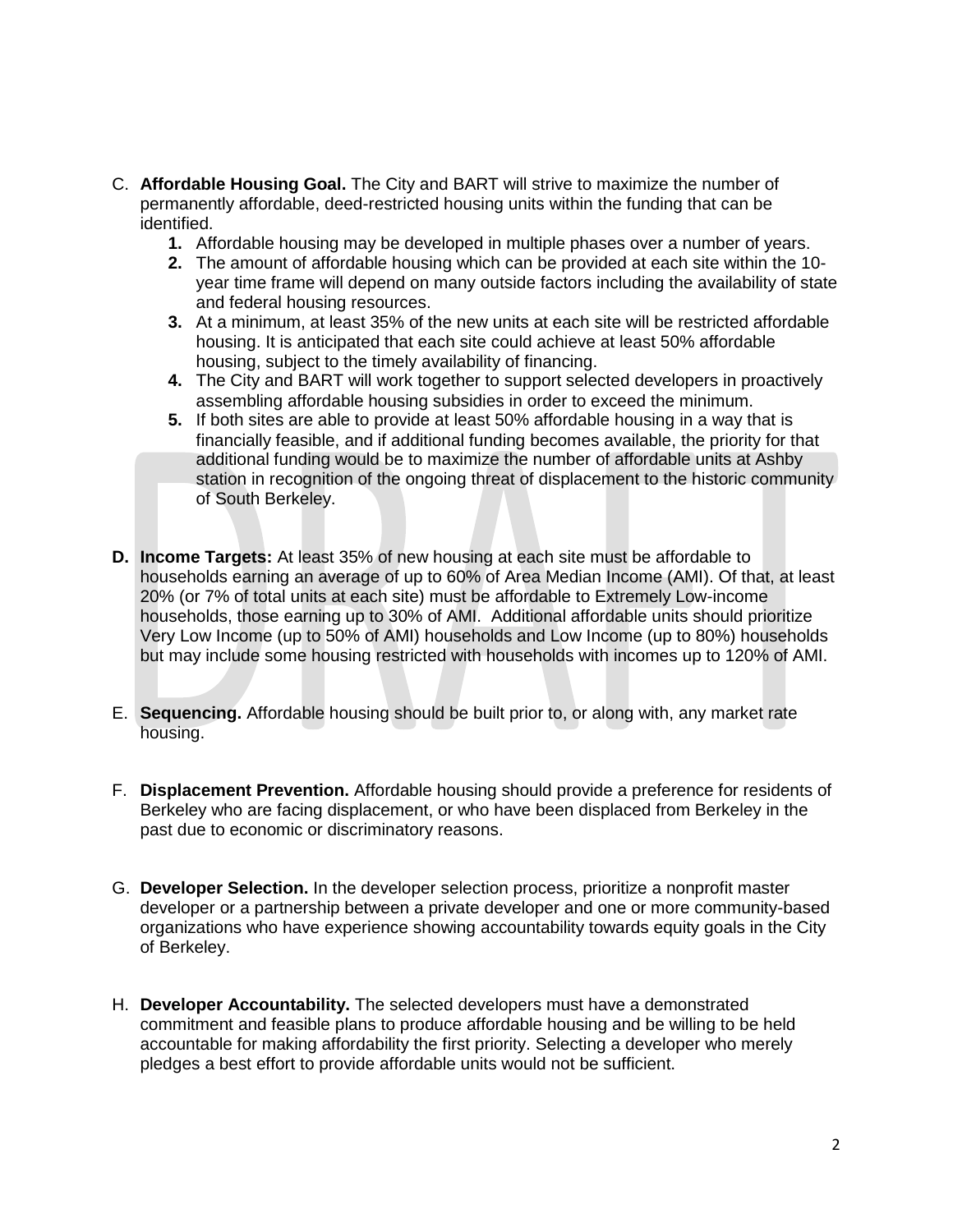- I. **Funding.** BART and the City of Berkeley should proactively seek new, innovative funding solutions to help achieve two truly visionary, equitable, and sustainable projects.
- J. **Clustering and Integration.** Affordable units may be clustered into one or more 100% affordable housing buildings on the BART sites but must be designed in a way that integrates with the larger project and shares the same design standards and quality.
- K. **Inclusive Housing Design**. The selected developer will prioritize affordable housing for renters with various needs, including but not limited to families, people with physical or mental disabilities, and formerly homeless people.

- A. **Adeline Corridor Affordable Housing Goal.** Consistent with the Adeline Corridor Specific Plan, the City and BART should strive for a goal of 100% deed-restricted affordable housing, prioritizing extremely low, very-low and low-income affordable housing.
- B. **Residents with Disabilities.** Ashby BART should be developed in a way that prioritizes the inclusion of residents with disabilities, who are likely to benefit from proximity to the Ed Roberts Campus.
- C. **South Berkeley Preference.** To address past and current displacement, the development should provide a preference to applicants who either currently live in South Berkeley or have been displaced from the community. This preference must be implemented in a way which is consistent with the City's Fair Housing goals and federal law.

# **Public and Civic Space**

#### VISION

New public and civic space at both Ashby and North Berkeley BART will provide a community anchor, open space amenity, and memorable neighborhood gathering space that is accessible to all. It will be available for programmed community uses and activities, as well as for informal, unprogrammed public use by residents, visitors, and transit riders alike. New public space will enhance the ability of all community members to walk, roll, and take transit, supporting better station access and healthy, climate-friendly active transportation. North Berkeley will be a nexus of active transportation centered along a major new connection of the Ohlone Greenway. Ashby will be anchored by a market and oriented along a street built for people and multiple modes of transportation.

#### Shared Priorities

A. **Maintenance Costs.** New civic space should be designed in a way that minimizes the ongoing cost of operations and maintenance to BART and the City.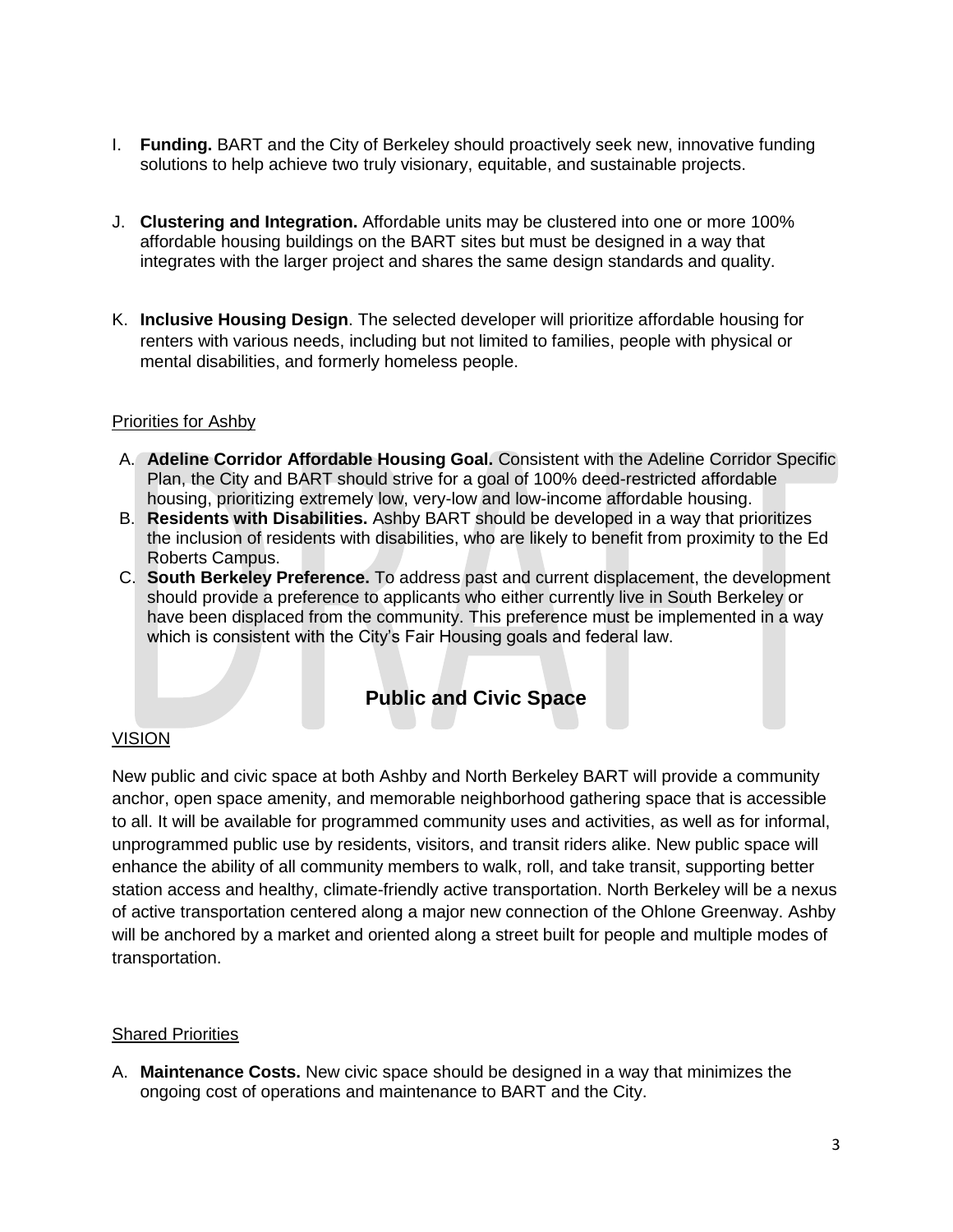- B. **New Public Space.** Pursue new public space design in a way that delivers on the vision while maximizing the number of on-site affordable housing units.
- C. **Station Access.** Design the public realm to support priorities in the Access section of this document.

- A. **Hub for African American Life.** Reinforce South Berkeley's historic role as a hub for African American culture and life in the Bay Area.
- B. **Flea Market.** Provide a permanent, viable home for the Berkeley Community Flea Market offering supportive amenities such as public restrooms, limited office/storage space, electrical and water access and weather protection - in a prominent location.
- C. **Stakeholder Input.** Public space will be designed with input from the Flea Market, Lorin Business Association, neighborhood residents, representatives from the disability community, and other neighborhood stakeholders. Facilities for the Flea Market will be designed in collaboration with the vendors and Community Services United.
- D. **Adeline Design.** Reconfigure Adeline Street to transform a four-lane arterial into a safer space for all modes of transportation, creating a more walkable, vibrant place. Flea Market and/or other public activities may occur on some or all of this portion of Adeline Street.
- E. **Green Space.** Expand the availability of green space for the neighborhood.

#### Priorities for North Berkeley

- A. **Ohlone Greenway Connection.** The development should include a protected bikeway that connects the disjointed ends of the Ohlone Greenway to each other and to BART, providing a primary access route and orientation of the development that enables a prioritized pedestrian and bicycle connection from approximately the southeast corner of the site to the northwest corner of the site and across the streets.
- B. **Public Space Use.** Public space should provide opportunities for both active and passive public use, with strong connections to the station entrance, the Ohlone Greenway, or other public spaces and pedestrian facilities.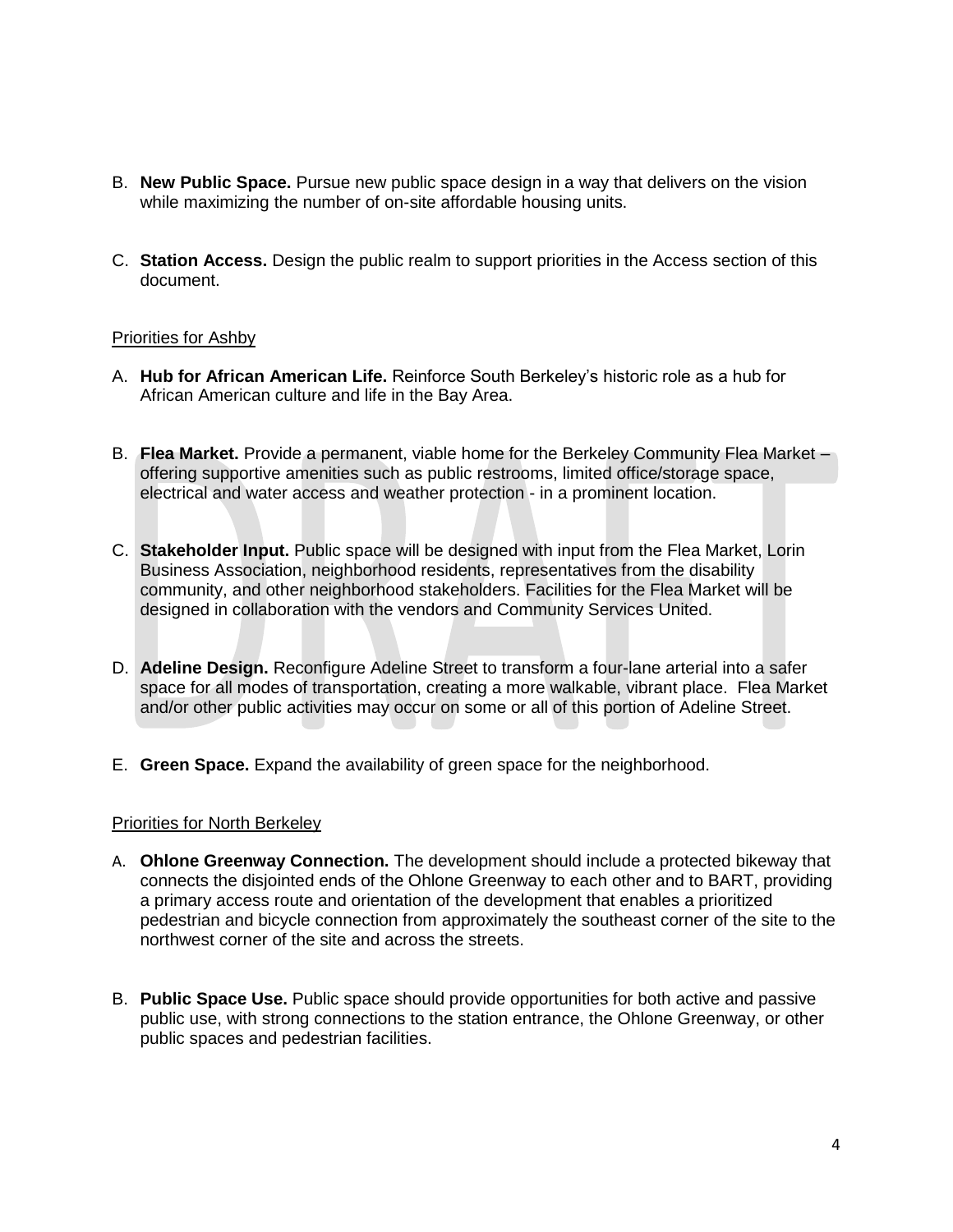C. **Street Design.** The design of surrounding streets should be considered as a strategy to accommodate public space needs, and improve safety for pedestrians and bicycles. Explore the feasibility of reducing the width and number of traffic lanes in adjacent streets to their original (pre-BART) condition, aligning curbs with adjacent blocks in a manner that builds upon and is consistent with the City and BART's recent Complete Streets and roadway improvement projects in the area. Streets may retain their current width where there is some functional use for the extra space, such as bike lanes and cycle tracks that previously did not exist, and there may be bulb-outs at intersections.

# **Land Use**

#### VISION

Land uses at Ashby and North Berkeley Stations will serve community needs; provide significant amounts of new housing; complement neighborhood businesses, services, and institutions; create a welcoming environment for all; support BART ridership; and improve quality of life for current and future residents. Ground-floor uses should be pedestrian-oriented and contribute positively to public space and the pedestrian experience.

#### Shared Priorities

- A. **Overall Mix of Uses.** At both stations, the predominant use will be transit-oriented housing and transit uses, complemented by public space and appropriate non-residential uses. Additional priorities for these uses are found in the Affordable Housing, Public and Civic Space, and Station Access and Parking Management sections of this document.
- B. **Non-residential Spaces.** Curate and program any non-residential spaces to provide interest and character, encourage community gathering, support social interactions, and provide unique neighborhood activities and services. Any non-residential uses should be customized to meet the unique needs of each station and neighborhood.

#### Priorities for Ashby

- A. **Role of Non-residential Uses.** Non-residential uses at Ashby should reinforce the area's historic role as a center of neighborhood commerce, cultural expression, social connection, and economic empowerment.
- B. **Non-Residential Active Frontages.** Non-residential uses should have active frontages oriented towards Adeline Street, Ashby Avenue, and the future Flea Market public space. Ground-floor uses should activate public space and complement the Flea Market, while promoting everyday activities when the Flea Market isn't occurring.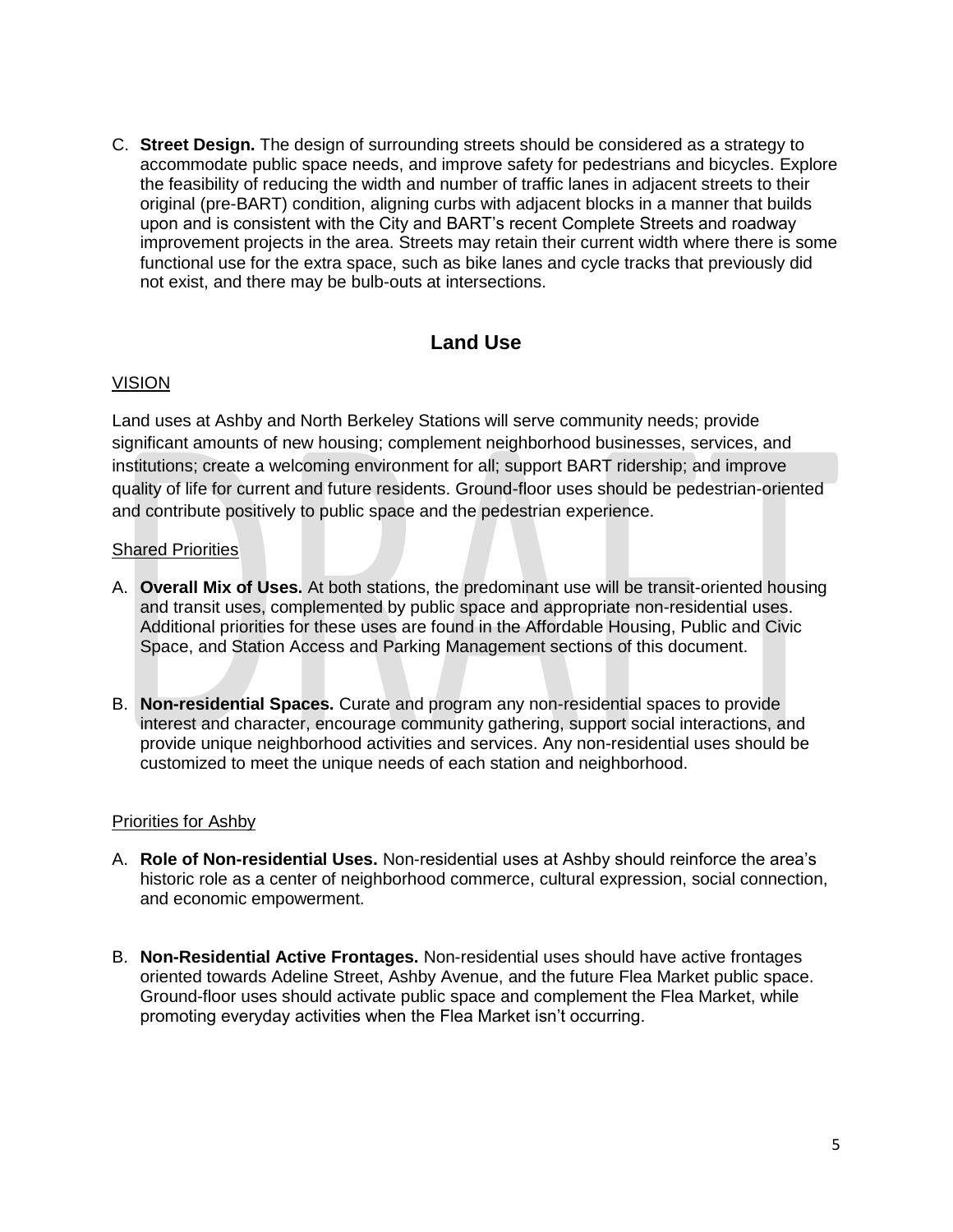- C. **Prioritized Non-residential Uses.** The following types of potential non-residential uses should be prioritized, though not all are anticipated to be present in any one development project<sup>1</sup>:
	- 1. The Berkeley Flea Market, and indoor or outdoor spaces related to the Flea Market
	- 2. Businesses and organizations that reinforce the neighborhood's historic role as a center of Black culture and identity
	- 3. Businesses, organizations, or services that are oriented towards, or provide economic opportunity for people in the neighborhood or their descendants who were involuntarily displaced, interned, or historically disenfranchised on the basis of race
	- 4. New uses that expand and complement the role and mission of the Ed Roberts Campus and empower those living with disabilities
	- 5. Spaces for cultural activities, performance, display, community activities, or other uses and amenities that support the area's role as an arts and culture district.

#### Priorities for North Berkeley

 $\overline{\phantom{a}}$ 

- A. **Role of Non-residential Uses.** Non-residential uses such as retail, services, or indoor community spaces is anticipated to have a limited role at North Berkeley.
- B. **Non-residential Active Frontages.** Non-residential uses that do occur should be oriented with active frontages towards the station entry and/or Sacramento Street.
- C. **Respect Neighborhood Needs.** Non-residential uses that do occur should be focused towards meeting neighborhood needs and complementing the existing range of businesses and services already available nearby.
- D. **Potential Non-Residential Uses.** Non-residential uses may include the following<sup>2</sup>:
	- 1. Uses that help reduce the need for driving in North Berkeley, such as commuterfocused amenities, childcare, community services, or satellite locations for existing community businesses or organizations
	- 2. Small-scale walkable retail or café type uses
	- 3. Space for activities, gatherings, or events.

 $<sup>1</sup>$  Specific permitted and prohibited uses for Ashby Station will be identified in the zoning code.</sup>

 $2$  Specific permitted and prohibited uses for North Berkeley Station will be identified in the zoning code.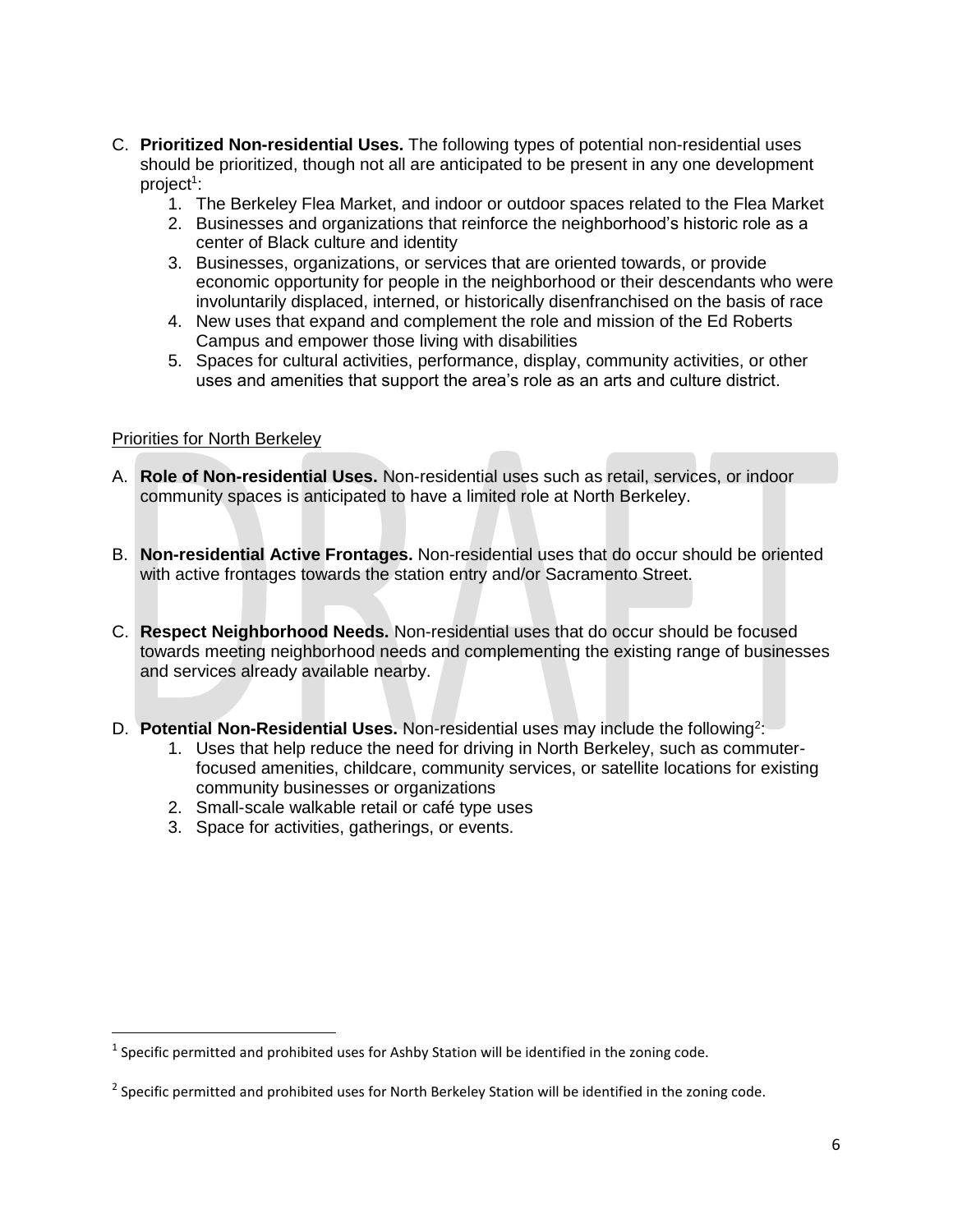# **Building Form**

## VISION

New buildings at Ashby and North Berkeley Stations will be beautiful, creatively designed, wellproportioned, create visual and physical connections with the neighborhood through its architectural design and contribute positively to the physical fabric and long-term quality of life of the neighborhood. They will provide elements that neighborhood residents currently enjoy – such as natural light, air, direct outdoor access, variety, quirkiness, walkability, and sociability – in a denser, transit-oriented format that supports BART ridership. Buildings should exhibit a level of architectural diversity that expresses the social, racial, economic, and design diversity that is desired at both stations. Ground-floor spaces and building frontages should activate public space, while providing a sense of place and character to the stations and the surrounding neighborhood.

#### Shared Priorities

- A. **Height Variation.** AB 2923 does not permit the City's zoning controls to restrict building height below seven stories on the station sites. The City and BART will support variations in building height and form at both stations. It is anticipated that some buildings and some portions of buildings will be shorter than the maximum height in keeping with good urban design practice.
- B. **Context.** Building design should consider the scale and character of the surrounding built environment.
- C. **Location and Orientation.** Locate and design new buildings to enhance public spaces while mitigating impacts on existing neighbors through site orientation, setbacks, lines of sight between buildings, landscape and topography.
- D. **Equitable Design Quality.** Design affordable housing units in a way that integrates with the larger project and shares the same design standards and quality.
- E. **Small Blocks.** Prioritize site designs with smaller blocks and building footprints instead of larger blocks.
- F. **Architectural Variety.** Design buildings to provide visual interest with variation in height, scale, massing, rooflines, materials, and architectural styles.
- G. **Building Scale.** Provide regular breaks in building forms, as well as both horizontal and vertical detail to respond to the existing neighborhood context and character, particularly at the edges of the site.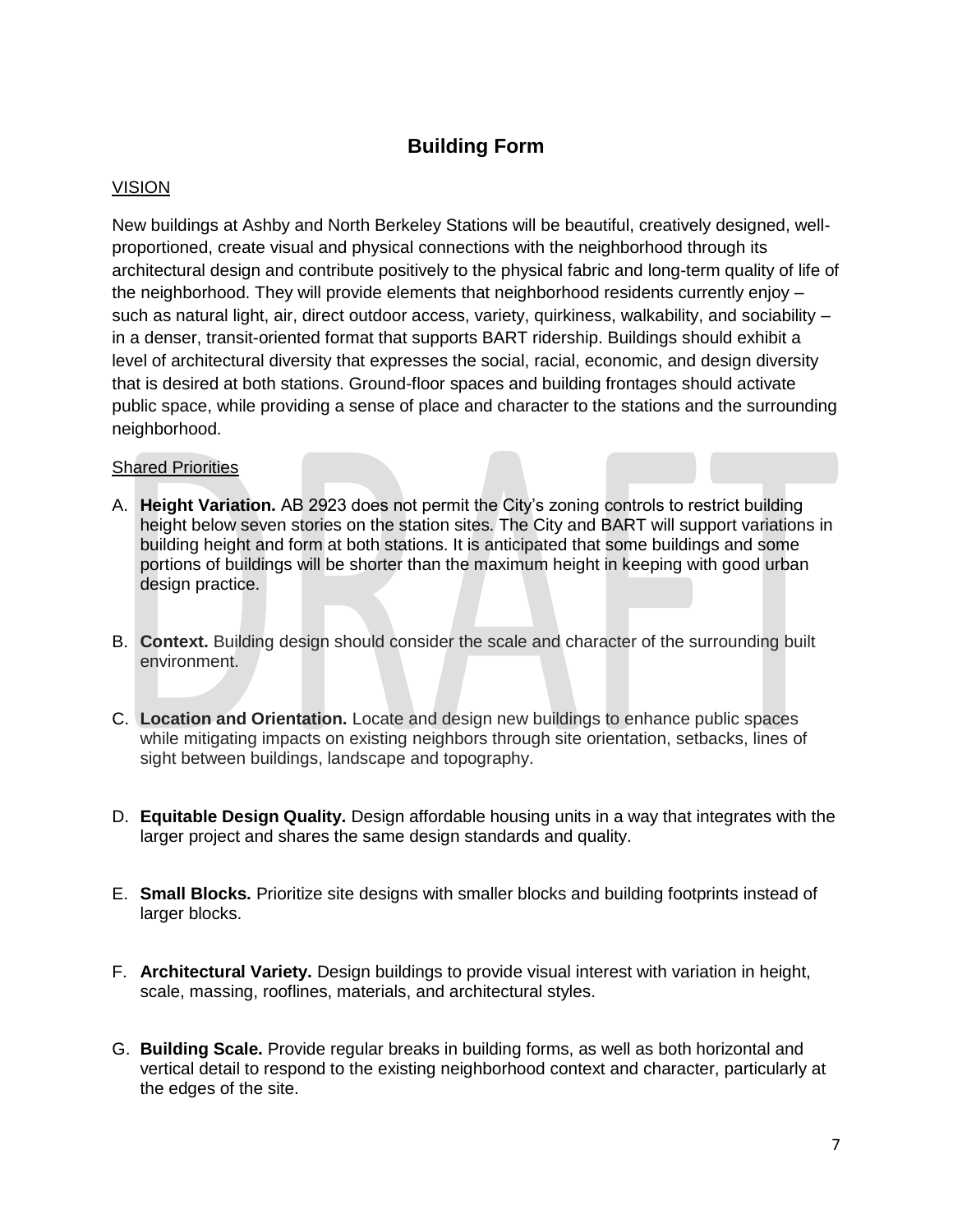- H. **Unit Diversity.** Encourage building forms that allow a diversity of unit sizes, types, and configurations.
- I. **Sunlight.** Seek to configure buildings and include design strategies that allow sunlight to reach public spaces, and design outdoor spaces, outdoor seating and active retail frontages, if provided, to maximize southern, western, and/or eastern exposure.
- J. **Outward-facing Entrances.** For ground-floor housing units, encourage outward-facing entrances with a range of design treatments and access strategies. These could include stoops, front doors, courtyard and forecourt entrances, ramped or at-grade universally accessible entries, outward-facing and visually permeable lobby entrances, and transition spaces from private frontages to public spaces.
- K. **Ground-floor Non-residential Frontages.** For ground-floor non-residential uses, provide frequent windows and doors, visual connection between indoors and outdoors, frontage onto public space, direct access to the pedestrian circulation network, and activation strategies such as outdoor seating, dining, display spaces, public art, and architectural detailing.
- L. **Universal Accessibility.** Preference building designs with universally accessible units and elevator redundancy to promote accessibility for seniors and those with disabilities.
- M. **BART Entrances.** Ensure that BART entrances are featured prominently and integrated into the overall site plan.
- N. **Integrated Green Space.** Integrate gardens, courtyards, roof terraces, trees, native landscaping, and other green spaces into building architecture and site design.

- A. **Massing and Height Focus.** Focus density, larger building forms and height towards Adeline Street and Ashby Avenue on the west parking lot parcel, and towards the rear of the Ed Roberts Campus on the east parking lot parcel.
- B. **Active Frontages.** Connect new buildings to Adeline Street and Ashby Avenue with direct pedestrian access, minimal setbacks, and active frontages to complement the existing active uses across the street.
- C. **Site Design.** Ensure that building form, scale, and the overall site plan provide sufficient space for the Flea Market and other civic and community uses.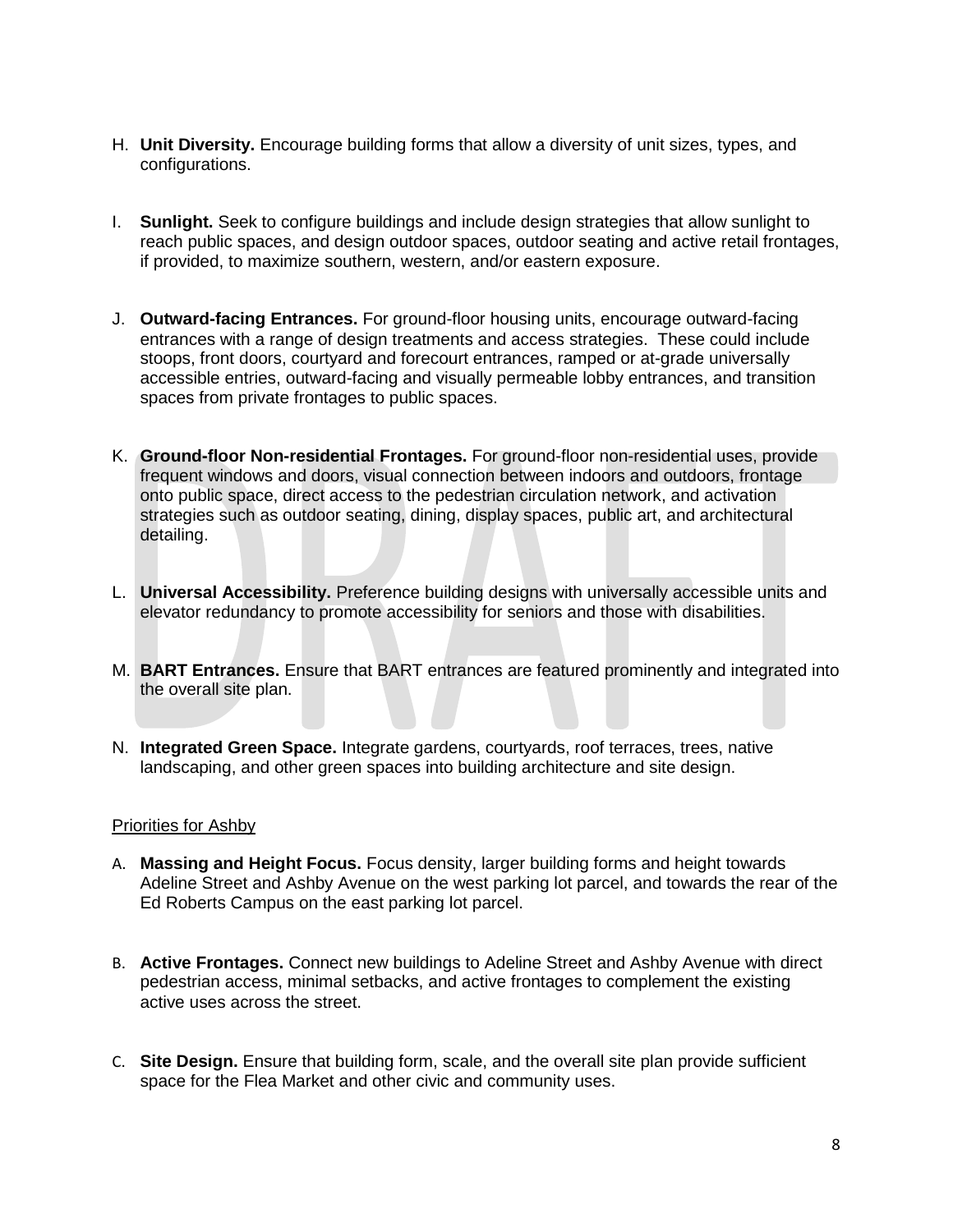#### Priorities for North Berkeley

- A. **Massing and Height Focus.** Focus density, larger building forms and height towards the Ohlone Greenway and the center of the site, as well as towards Sacramento Street.
- B. **Massing Breaks and Step-downs.** Provide massing breaks, step-downs in height, and frequent pedestrian building entrances along Delaware Street, Acton Street, and Virginia Street, with building forms and frontages that create a residential character and scale.
- C. **Active Frontages.** Prioritize active frontages, public space programming, and car-free activities along the Ohlone Greenway.

## **Station Access**

#### Vision

Station access investments in and around the stations will enhance community vibrancy, safety, equity, and health while improving the quality of the public space and pedestrian experience, both within and beyond the station areas. Priority access investments are those that encourage people to walk, bike, roll, ride transit, and use shared micro-mobility options, while still providing flexibility for changing technologies and trends. Access investments will be distributed equitably to improve the experience for people of all ages, all abilities, and all income levels getting to and moving through the stations.

#### Shared Priorities

- A. **Housing and Community Benefits.** Favor affordable housing and other community benefits over BART rider parking and TOD resident parking in any physical or financial decision-making.
- B. **Non-Automobile Access.** Increase the share of BART riders who access the stations via modes other than driving alone and parking. Prioritize access improvements in the surrounding neighborhoods and within the station areas that offer safe, comfortable, affordable, cost-effective alternatives for all BART customers, particularly those with mobility challenges. Future access planning should consider the rapid evolution for mobility trends and technologies and consider the adaptability of the station access plans to future foreseeable and unforeseeable mobility patterns and their ability to handle ridership growth without running into capacity constraints.
- C. **Equitable Access.** Provide safe and secure station access options for people of all ages, abilities, races and ethnicities, genders, and income levels.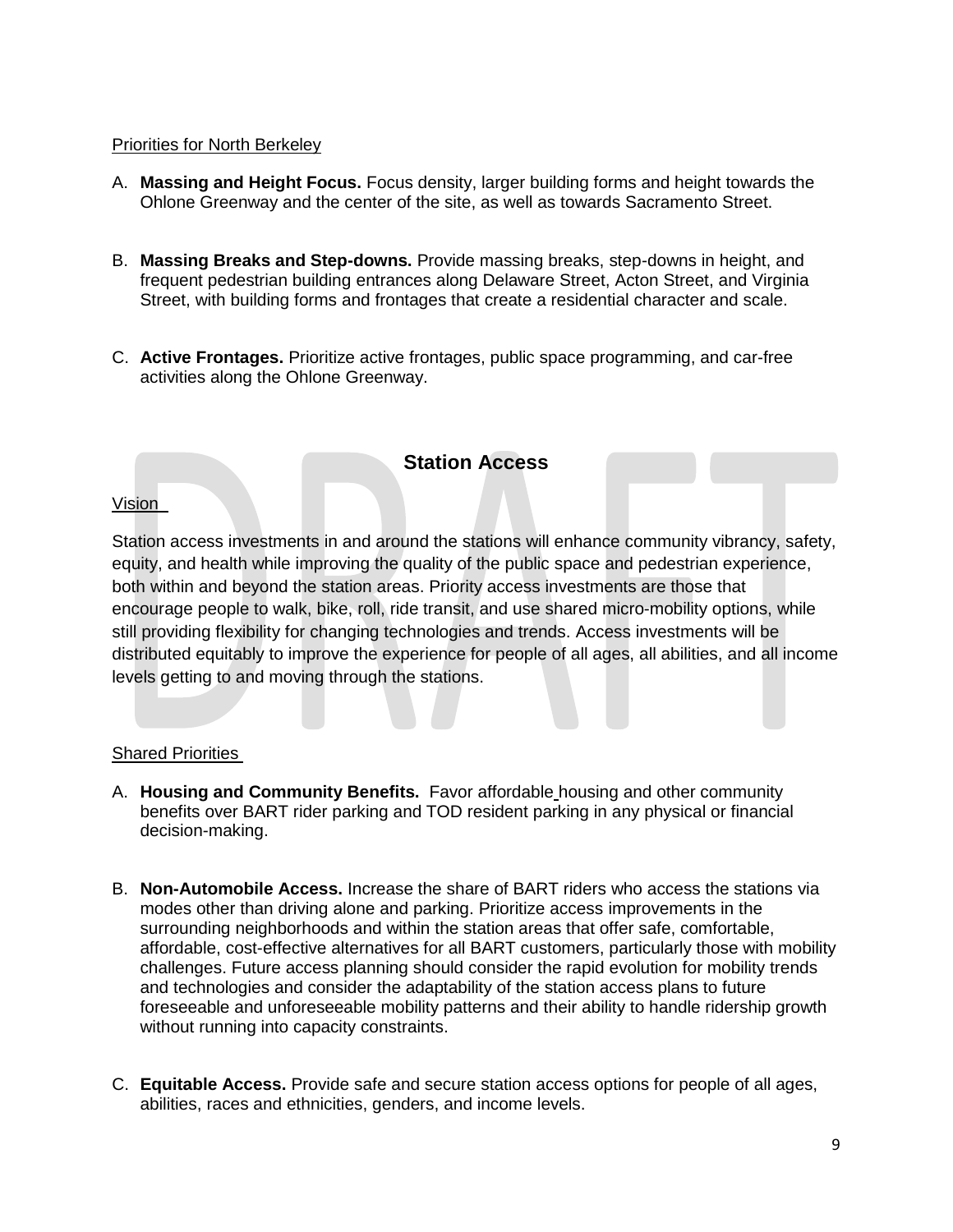- D. **Parking Options.** Minimize the need for new structured on-site BART customer parking by maximizing the use of available parking capacity along the corridor (such as Center Street parking garage, shared parking with the TOD or with other sites, and on-street parking management).
- E. **Transportation Demand Management.** Any future development must include aggressive and innovative Transportation Demand Management strategies to reduce the vehicle miles traveled (VMT) and greenhouse gas (GHG) emissions by residents, visitors, and employees by 20% by complying with BART's Transportation Demand Management program.
- F. **Parking and Traffic Impacts.** Limit the impacts of parking and driving on residents of the developments and surrounding neighborhoods (such as noise, air quality, GHG, and collisions) through transportation demand management, multi-modal circulation and access planning, infrastructure improvements, parking management, and other best practices.
- G. **Market Rate Pricing for Parking.** Explore parking pricing that is better aligned with market demand as a possible strategy to promote BART rider and on-street parking availability, with consideration of the impacts of parking pricing on low income residents and BART riders.
- H. **Prioritize Curb Space.** Buses and shuttles will be located to prioritize people with disabilities, active loading of passengers (over waiting vehicles), services available to the public, and the number of people transferring to BART. Different types of passenger loading zones will be incorporated for quick pick-ups and drop-offs, those that need to wait for their passenger, accessible loading areas, ride apps and taxis.
- I. **Wayfinding and Signage.** Provide clear, accessible, adaptable station access signage and wayfinding to facilitate how people get to/from and through the station area consistent with the Metropolitan Transportation Commission's standards.

- A. **Pedestrian & Bicycle Connections.** Provide high-quality, safe pedestrian and bicycle connections to and through the site, including an off-street protected bicycle facility extending along Adeline Street, at least between Ashby Avenue and the intersection with MLK Way, with the potential to extend further through related Adeline improvement efforts.
- B. **Adeline Design.** Reconfigure Adeline Street to transform a four-lane arterial into a safer space for all modes of transportation, creating a more walkable, vibrant place..